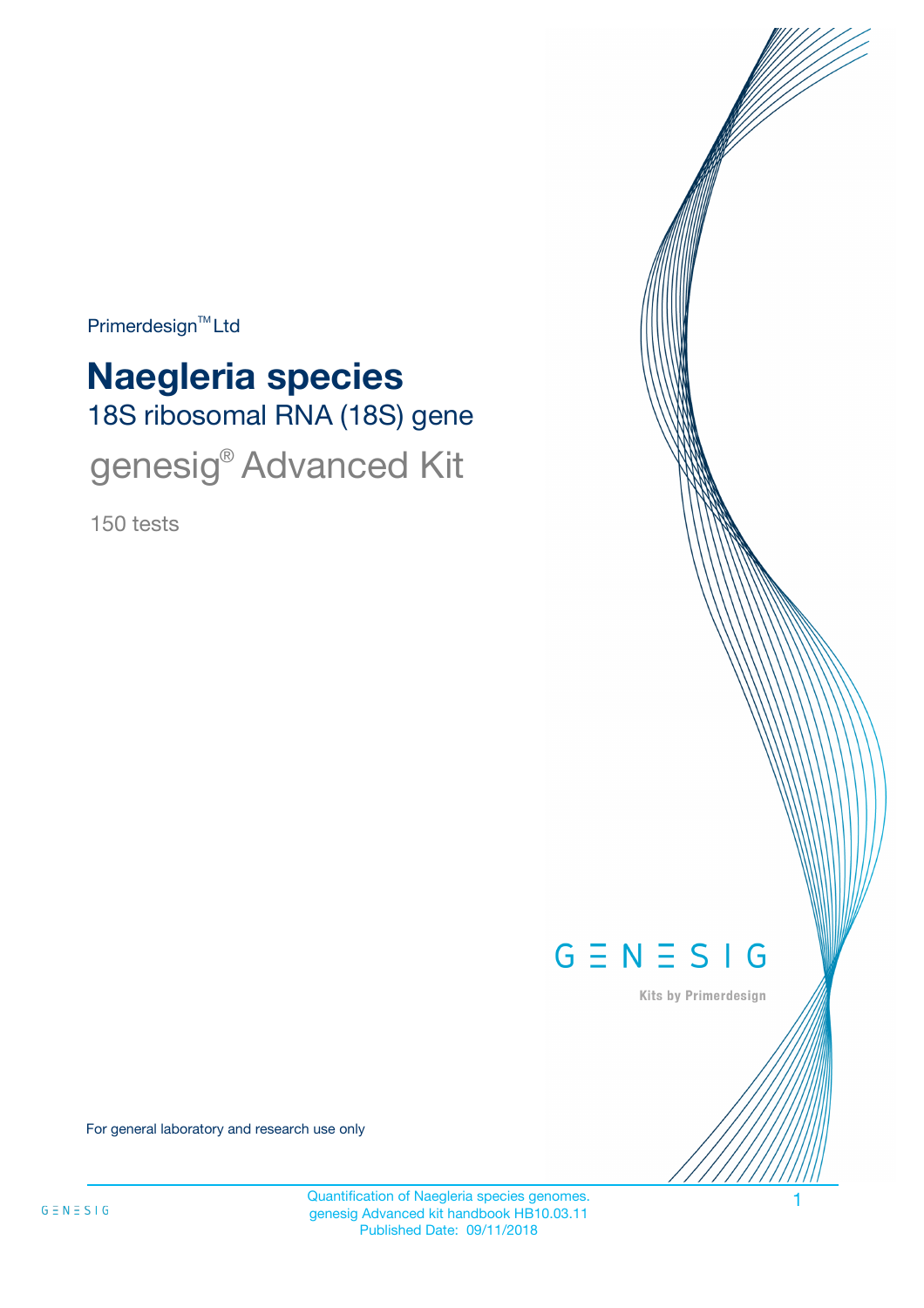## Introduction to Naegleria species

Naegleria is a genus of the Vahlkampfiidae family containing many species, of which only one is known to infect humans; Naegleria fowleri. Species of the Nagleria genus have a life cycle with three stages: cysts; trophozoites which replicate by promitosis where the nuclear membrane remains intact and flagellated bodies. Infection with N. fowleri causes the rare but fatal disease primary amoebic encephalitis.

Cysts can be found in warm fresh-water sources and transform into trophozoites which after inhalation, cross the olfactory neuroepithelium in the nasal cavity and move to the brain where they cause encephalitis. Initial trophozoite infection causes necrosis of the olfactory bulbs due to promitotic replication. After replication the infection spreads to the rest of the cerebellum eventually resulting in fatality.

Within 3-7 days of infection, symptoms including olfactory dysfunction and loss of smell are present as the olfactory bulb is destroyed. As the infection spreads, symptoms become more generalized and include nausea, headache and seizures leading to irreversible coma. Infected individuals most commonly die from respiratory failure as the infection spreads to the brain stem after around two weeks.

Antimicrobial agents are used to treat suspected Naegleria infections but even with this treatment, the fatality rate is around 97%. Treatment success is low partly due to the late use of these microbial agents as the initial symptoms are difficult to diagnose but also due the increased rapidity of the infection during later stages.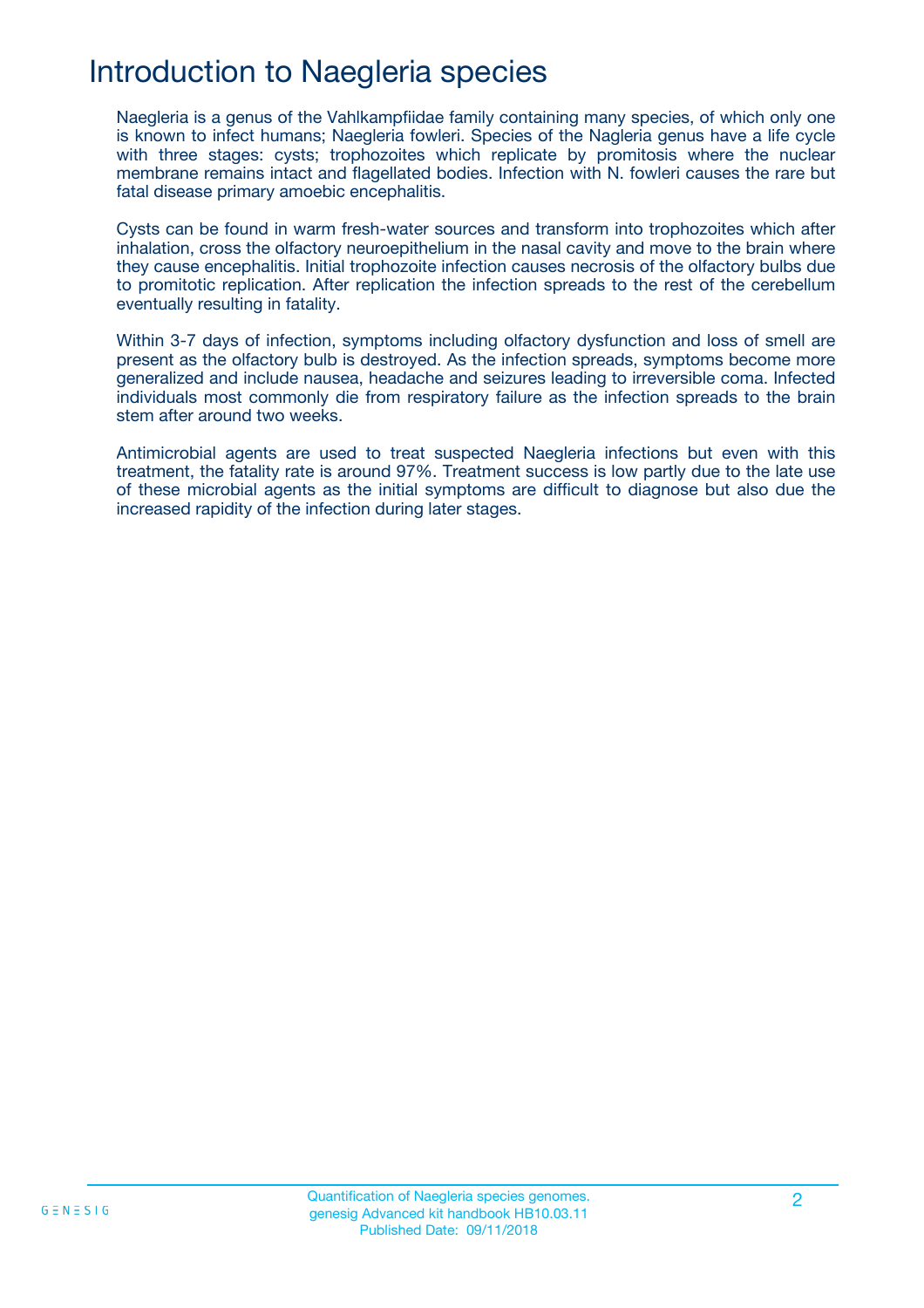## **Specificity**

The Primerdesign genesig Kit for Naegleria species (Naegleria\_spp) genomes is designed for the in vitro quantification of Naegleria\_spp genomes. The kit is designed to have a broad detection profile. Specifically, the primers represent 100% homology with over 95% of the NCBI database reference sequences available at the time of design.

The dynamics of genetic variation means that new sequence information may become available after the initial design. Primerdesign periodically reviews the detection profiles of our kits and when required releases new versions.

Our kit for Naegleria\_spp has been designed for the specific and exclusive in vitro quantification of this genus . The 18S ribosomal gene, is the ideal target to achieve a broad based detection profile for all species within this genus. The primers and probe sequences in this kit have 100% homology with over 95% of reference sequences in the NCBI database based on a comprehensive bioinformatics analysis. Other closely related species are not detected.

If you require further information, or have a specific question about the detection profile of this kit then please send an e.mail to enquiry@primerdesign.co.uk and our bioinformatics team will answer your question.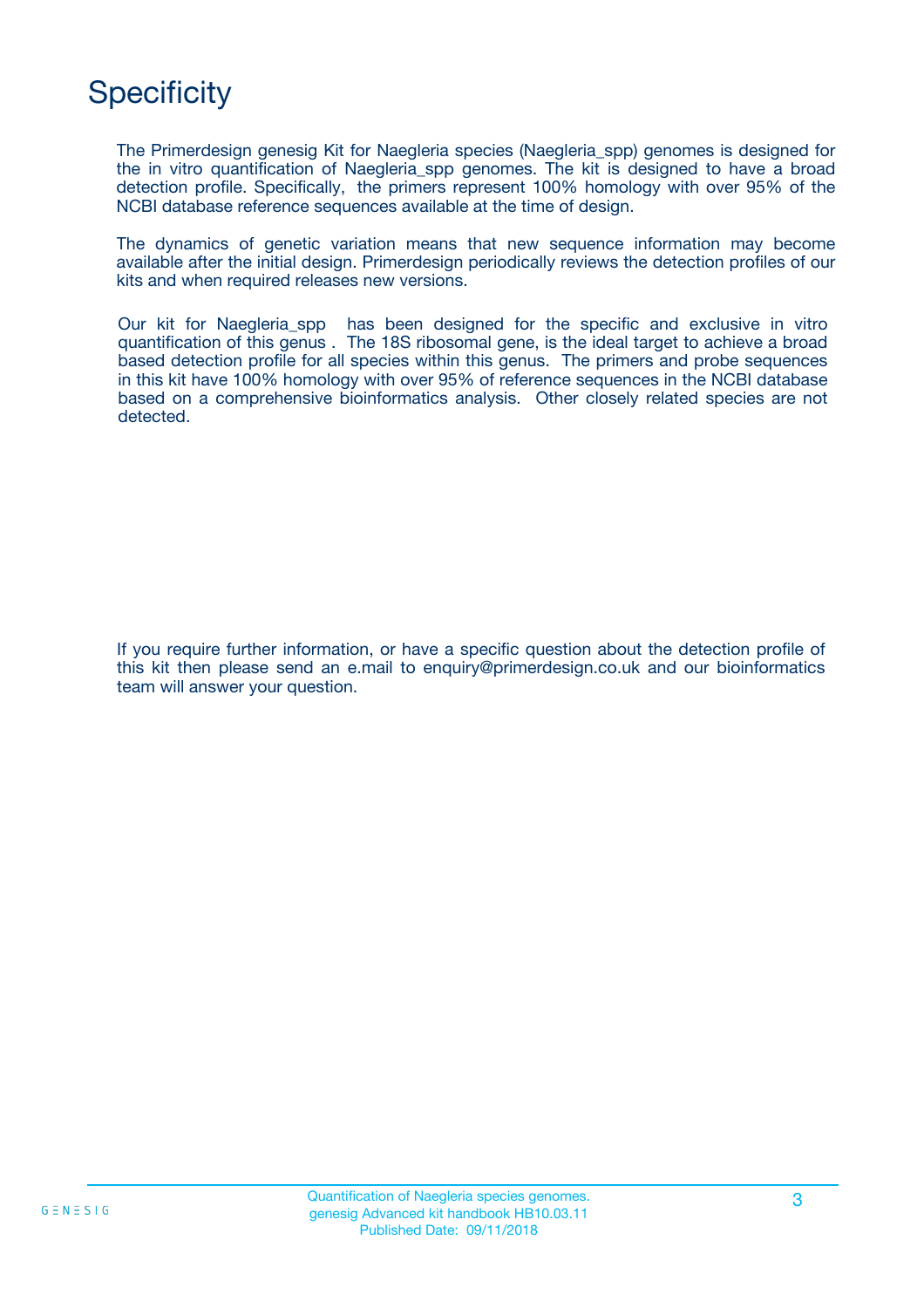## Kit contents

- **Naegleria\_spp specific primer/probe mix (150 reactions BROWN)** FAM labelled
- **Naegleria\_spp positive control template (for Standard curve RED)**
- **Internal extraction control primer/probe mix (150 reactions BROWN)** VIC labelled as standard
- **Internal extraction control DNA (150 reactions BLUE)**
- **Endogenous control primer/probe mix (150 reactions BROWN)** FAM labelled
- **RNase/DNase free water (WHITE)** for resuspension of primer/probe mixes
- **Template preparation buffer (YELLOW)** for resuspension of internal control template, positive control template and standard curve preparation

### Reagents and equipment to be supplied by the user

#### **Real-time PCR Instrument**

#### **Extraction kit**

This kit is recommended for use with genesig Easy DNA/RNA extraction kit. However, it is designed to work well with all processes that yield high quality RNA and DNA with minimal PCR inhibitors.

#### **oasig**TM **lyophilised or Precision**®**PLUS 2X qPCR Master Mix**

This kit is intended for use with oasig or PrecisionPLUS2X qPCR Master Mix.

**Pipettors and Tips**

**Vortex and centrifuge**

#### **Thin walled 1.5 ml PCR reaction tubes**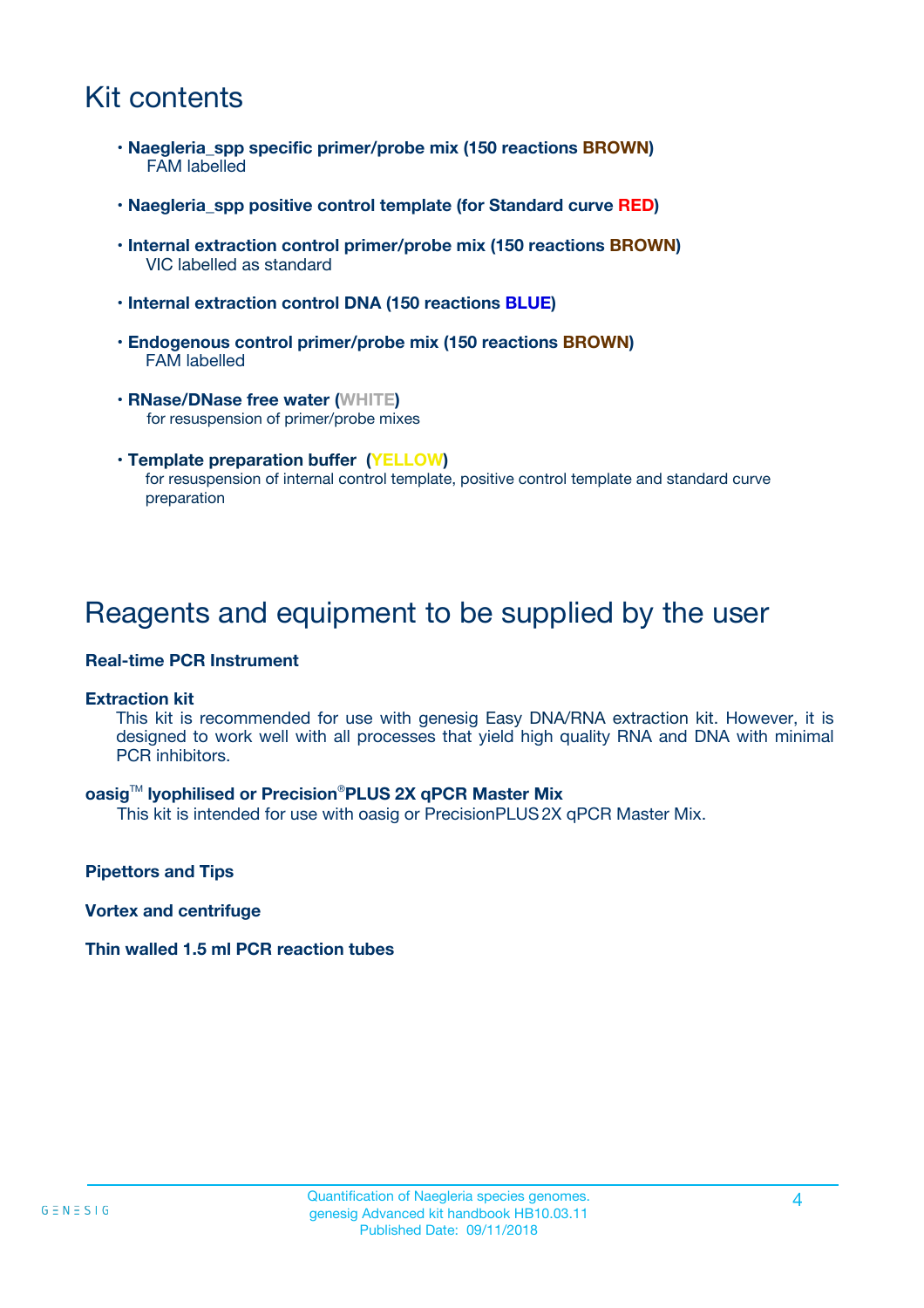### Kit storage and stability

This kit is stable at room temperature but should be stored at -20ºC on arrival. Once the lyophilised components have been resuspended they should not be exposed to temperatures above -20°C for longer than 30 minutes at a time and unnecessary repeated freeze/thawing should be avoided. The kit is stable for six months from the date of resuspension under these circumstances.

If a standard curve dilution series is prepared this can be stored frozen for an extended period. If you see any degradation in this serial dilution a fresh standard curve can be prepared from the positive control.

Primerdesign does not recommend using the kit after the expiry date stated on the pack.

### Suitable sample material

All kinds of sample material suited for PCR amplification can be used. Please ensure the samples are suitable in terms of purity, concentration, and DNA integrity (An internal PCR control is supplied to test for non specific PCR inhibitors). Always run at least one negative control with the samples. To prepare a negative-control, replace the template DNA sample with RNase/DNase free water.

### Dynamic range of test

Under optimal PCR conditions genesig Naegleria\_spp detection kits have very high priming efficiencies of >95% and can detect less than 100 copies of target template.

### Notices and disclaimers

This product is developed, designed and sold for research purposes only. It is not intended for human diagnostic or drug purposes or to be administered to humans unless clearly expressed for that purpose by the Food and Drug Administration in the USA or the appropriate regulatory authorities in the country of use. During the warranty period Primerdesign genesig detection kits allow precise and reproducible data recovery combined with excellent sensitivity. For data obtained by violation to the general GLP guidelines and the manufacturer's recommendations the right to claim under guarantee is expired. PCR is a proprietary technology covered by several US and foreign patents. These patents are owned by Roche Molecular Systems Inc. and have been sub-licensed by PE Corporation in certain fields. Depending on your specific application you may need a license from Roche or PE to practice PCR. Additional information on purchasing licenses to practice the PCR process may be obtained by contacting the Director of Licensing at Roche Molecular Systems, 1145 Atlantic Avenue, Alameda, CA 94501 or Applied Biosystems business group of the Applera Corporation, 850 Lincoln Centre Drive, Foster City, CA 94404. In addition, the 5' nuclease assay and other homogeneous amplification methods used in connection with the PCR process may be covered by U.S. Patents 5,210,015 and 5,487,972, owned by Roche Molecular Systems, Inc, and by U.S. Patent 5,538,848, owned by The Perkin-Elmer Corporation.

## Trademarks

Primerdesign™ is a trademark of Primerdesign Ltd.

genesig $^\circledR$  is a registered trademark of Primerdesign Ltd.

The PCR process is covered by US Patents 4,683,195, and 4,683,202 and foreign equivalents owned by Hoffmann-La Roche AG. BI, ABI PRISM® GeneAmp® and MicroAmp® are registered trademarks of the Applera Genomics (Applied Biosystems Corporation). BIOMEK® is a registered trademark of Beckman Instruments, Inc.; iCycler™ is a registered trademark of Bio-Rad Laboratories, Rotor-Gene is a trademark of Corbett Research. LightCycler™ is a registered trademark of the Idaho Technology Inc. GeneAmp®, TaqMan® and AmpliTaqGold® are registered trademarks of Roche Molecular Systems, Inc., The purchase of the Primerdesign™ reagents cannot be construed as an authorization or implicit license to practice PCR under any patents held by Hoffmann-LaRoche Inc.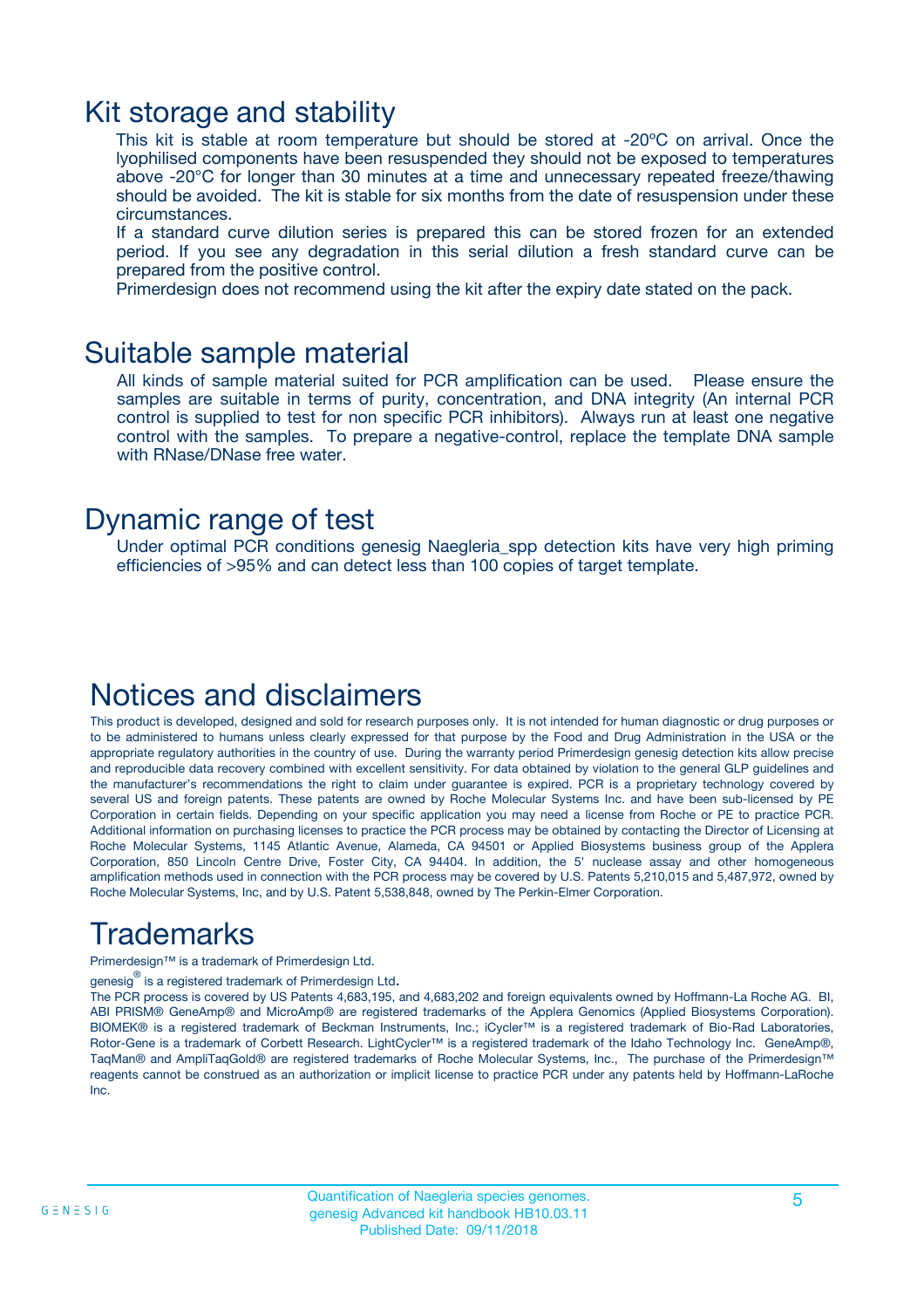### Principles of the test

#### **Real-time PCR**

A Naegleria spp specific primer and probe mix is provided and this can be detected through the FAM channel.

The primer and probe mix provided exploits the so-called TaqMan® principle. During PCR amplification, forward and reverse primers hybridize to the Naegleria\_spp DNA. A fluorogenic probe is included in the same reaction mixture which consists of a DNA probe labeled with a 5`-dye and a 3`-quencher. During PCR amplification, the probe is cleaved and the reporter dye and quencher are separated. The resulting increase in fluorescence can be detected on a range of qPCR platforms.

#### **Positive control**

For copy number determination and as a positive control for the PCR set up, the kit contains a positive control template. This can be used to generate a standard curve of Naegleria\_spp copy number / Cq value. Alternatively the positive control can be used at a single dilution where full quantitative analysis of the samples is not required. Each time the kit is used, at least one positive control reaction must be included in the run. A positive result indicates that the primers and probes for detecting the target Naegleria\_spp gene worked properly in that particular experimental scenario. If a negative result is obtained the test results are invalid and must be repeated. Care should be taken to ensure that the positive control does not contaminate any other kit component which would lead to false-positive results. This can be achieved by handling this component in a Post PCR environment. Care should also be taken to avoid cross-contamination of other samples when adding the positive control to the run. This can be avoided by sealing all other samples and negative controls before pipetting the positive control into the positive control well.

#### **Negative control**

To validate any positive findings a negative control reaction should be included every time the kit is used. For this reaction the RNase/DNase free water should be used instead of template. A negative result indicates that the reagents have not become contaminated while setting up the run.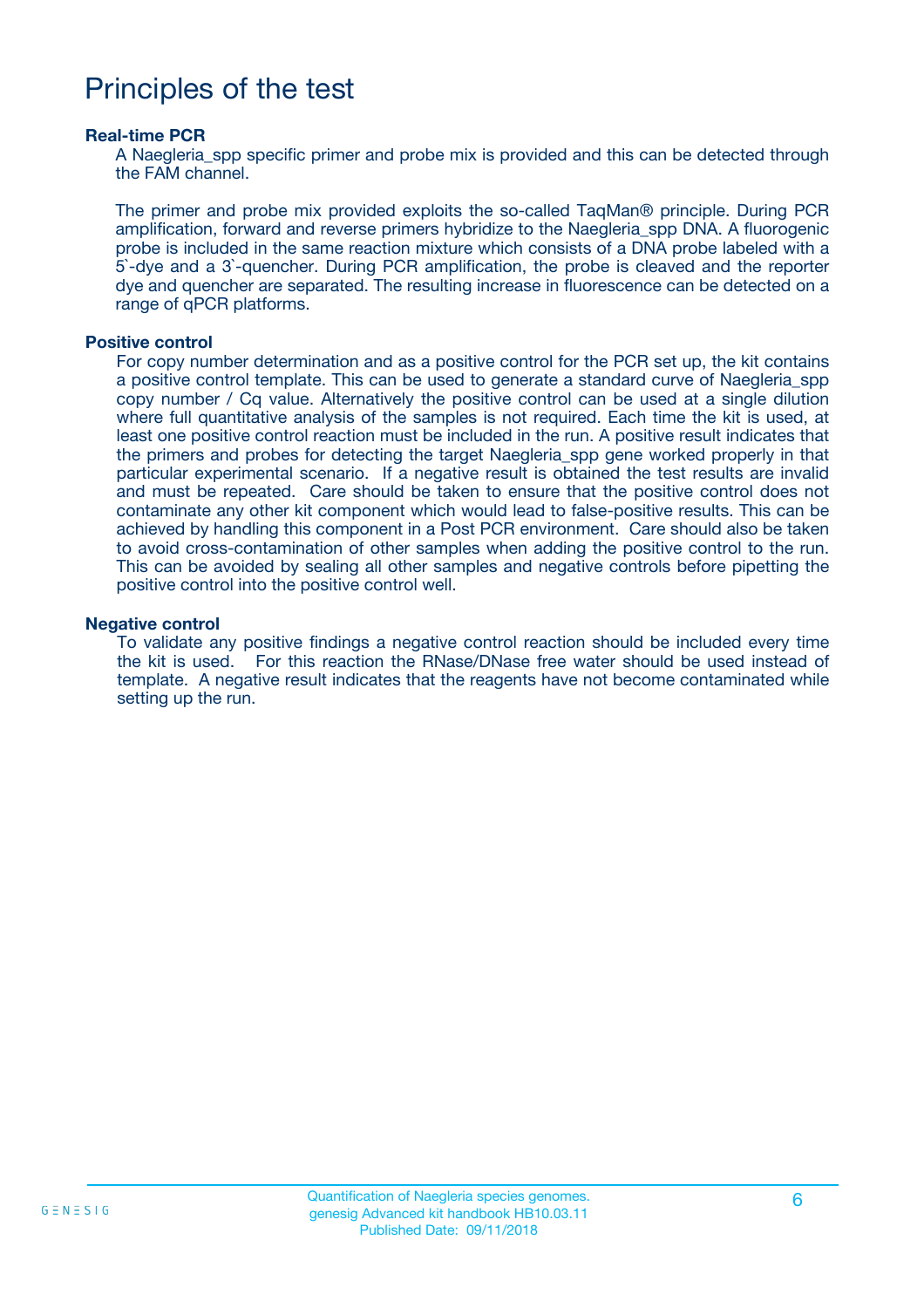#### **Internal DNA extraction control**

When performing DNA extraction, it is often advantageous to have an exogenous source of DNA template that is spiked into the lysis buffer. This control DNA is then co-purified with the sample DNA and can be detected as a positive control for the extraction process. Successful co-purification and qPCR for the control DNA also indicates that PCR inhibitors are not present at a high concentration.

A separate primer and probe mix are supplied with this kit to detect the exogenous DNA using qPCR. The primers are present at PCR limiting concentrations which allows multiplexing with the target sequence primers. Amplification of the control DNA does not interfere with detection of the Naegleria spp target DNA even when present at low copy number. The Internal control is detected through the VIC channel and gives a Cq value of 28+/-3.

#### **Endogenous control**

To confirm extraction of a valid biological template, a primer and probe mix is included to detect an endogenous gene. Detection of the endogenous control is through the FAM channel and it is NOT therefore possible to perform a multiplex with the Naegleria\_spp primers. A poor endogenous control signal may indicate that the sample did not contain sufficient biological material.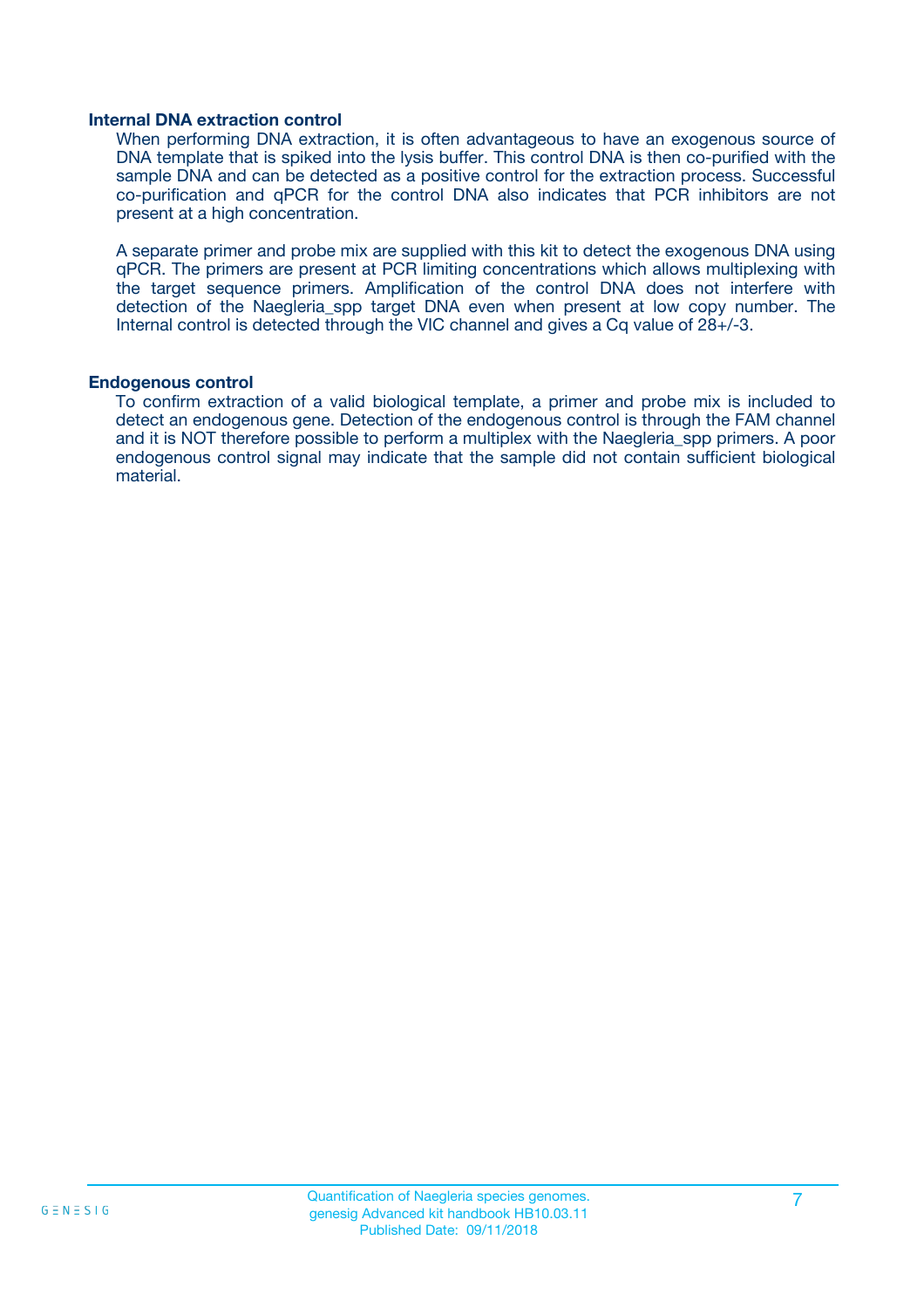### Resuspension protocol

To minimize the risk of contamination with foreign DNA, we recommend that all pipetting be performed in a PCR clean environment. Ideally this would be a designated PCR lab or PCR cabinet. Filter tips are recommended for all pipetting steps.

- **1. Pulse-spin each tube in a centrifuge before opening.** This will ensure lyophilised primer and probe mix is in the base of the tube and is not spilt upon opening the tube.
- **2. Resuspend the primer/probe mixes in the RNase/DNase free water supplied, according to the table below:**

To ensure complete resuspension, vortex each tube thoroughly.

| Component - resuspend in water                       |          |  |
|------------------------------------------------------|----------|--|
| <b>Pre-PCR pack</b>                                  |          |  |
| Naegleria_spp primer/probe mix (BROWN)               | $165$ µl |  |
| Internal extraction control primer/probe mix (BROWN) | $165$ µl |  |
| Endogenous control primer/probe mix (BROWN)          | $165$ µl |  |

**3. Resuspend the internal control template and positive control template in the template preparation buffer supplied, according to the table below:** To ensure complete resuspension, vortex each tube thoroughly.

| Component - resuspend in template preparation buffer |  |  |  |
|------------------------------------------------------|--|--|--|
| <b>Pre-PCR heat-sealed foil</b>                      |  |  |  |
| Internal extraction control DNA (BLUE)               |  |  |  |
| <b>Post-PCR heat-sealed foil</b>                     |  |  |  |
| Naegleria_spp Positive Control Template (RED) *      |  |  |  |

\* This component contains high copy number template and is a VERY significant contamination risk. It must be opened and handled in a separate laboratory environment, away from the other components.

### DNA extraction

The internal extraction control DNA can be added either to the DNA lysis/extraction buffer or to the DNA sample once it has been resuspended in lysis buffer.

**DO NOT add the internal extraction control DNA directly to the unprocessed biological sample as this will lead to degradation and a loss in signal.**

- **1. Add 4µl of the Internal extraction control DNA (BLUE) to each sample in DNA lysis/extraction buffer per sample.**
- **2. Complete DNA extraction according to the manufacturers protocols.**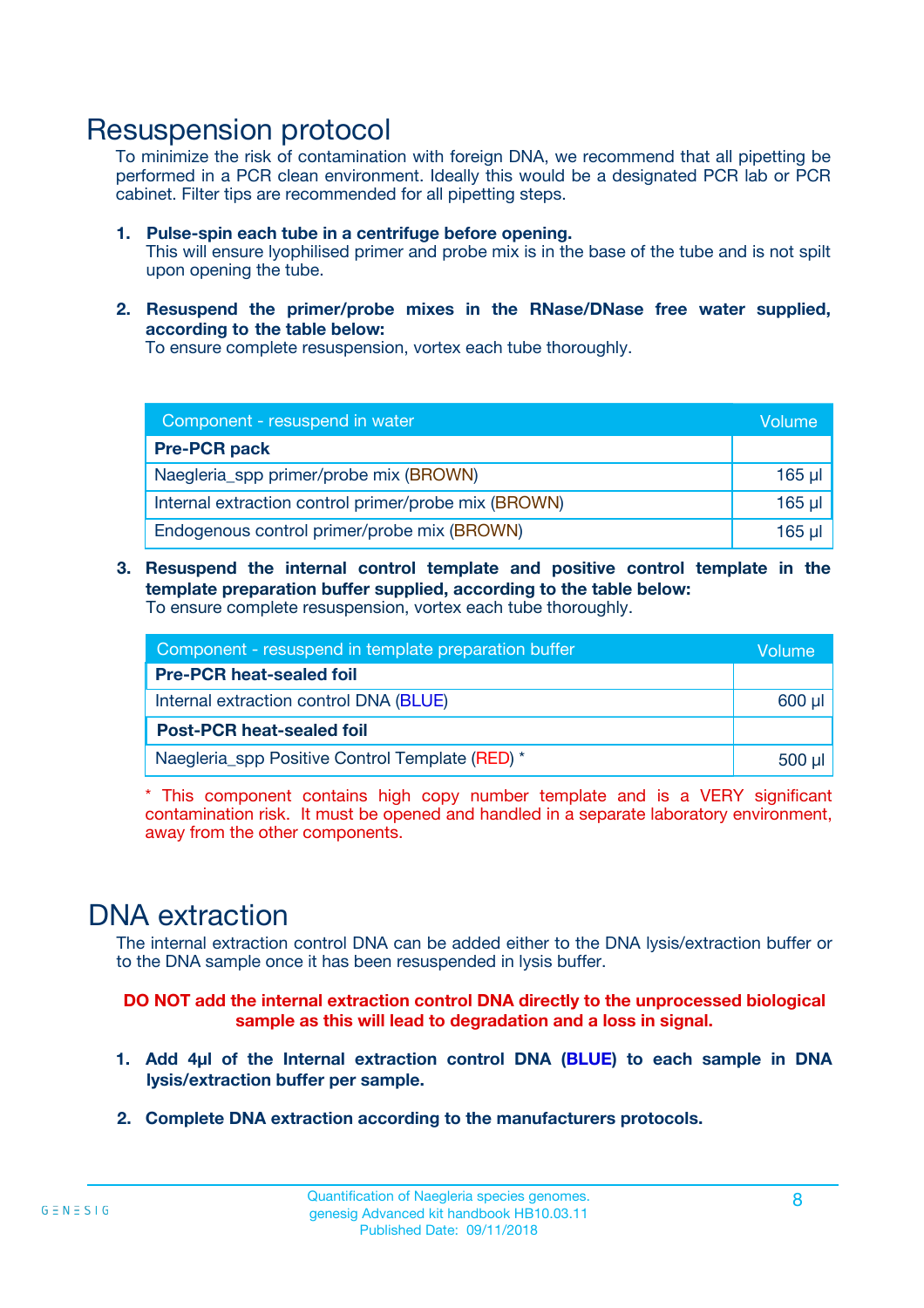## qPCR detection protocol

**1. For each DNA sample prepare a reaction mix according to the table below:** Include sufficient reactions for positive and negative controls.

| Component                                            | Volume   |
|------------------------------------------------------|----------|
| oasig or PrecisionPLUS 2X qPCR Master Mix            | 10 $\mu$ |
| Naegleria_spp primer/probe mix (BROWN)               | 1 µl     |
| Internal extraction control primer/probe mix (BROWN) | 1 µl     |
| <b>RNase/DNase free water (WHITE)</b>                | $3 \mu$  |
| <b>Final Volume</b>                                  | 15 µl    |

**2. For each DNA sample prepare an endogenous control reaction according to the table below (Optional):**

**This control reaction will provide useful information regarding the quality of the biological sample.**

| Component                                   | Volume   |
|---------------------------------------------|----------|
| oasig or PrecisionPLUS 2X qPCR Master Mix   | $10 \mu$ |
| Endogenous control primer/probe mix (BROWN) | 1 µI     |
| <b>RNase/DNase free water (WHITE)</b>       | $4 \mu$  |
| <b>Final Volume</b>                         | 15 µl    |

- **3. Pipette 15µl of each mix into individual wells according to your qPCR experimental plate set up.**
- **4. Prepare sample DNA templates for each of your samples.**
- **5. Pipette 5µl of DNA template into each well, according to your experimental plate set up.**

For negative control wells use 5µl of RNase/DNase free water. The final volume in each well is 20ul.

**6. If a standard curve is included for quantitative analysis, prepare a reaction mix according to the table below:**

| Component                                 | Volume          |
|-------------------------------------------|-----------------|
| oasig or PrecisionPLUS 2X qPCR Master Mix | 10 $\mu$        |
| Naegleria_spp primer/probe mix (BROWN)    | 1 µI            |
| <b>RNase/DNase free water (WHITE)</b>     | $4 \mu$         |
| <b>Final Volume</b>                       | 15 <sub>µ</sub> |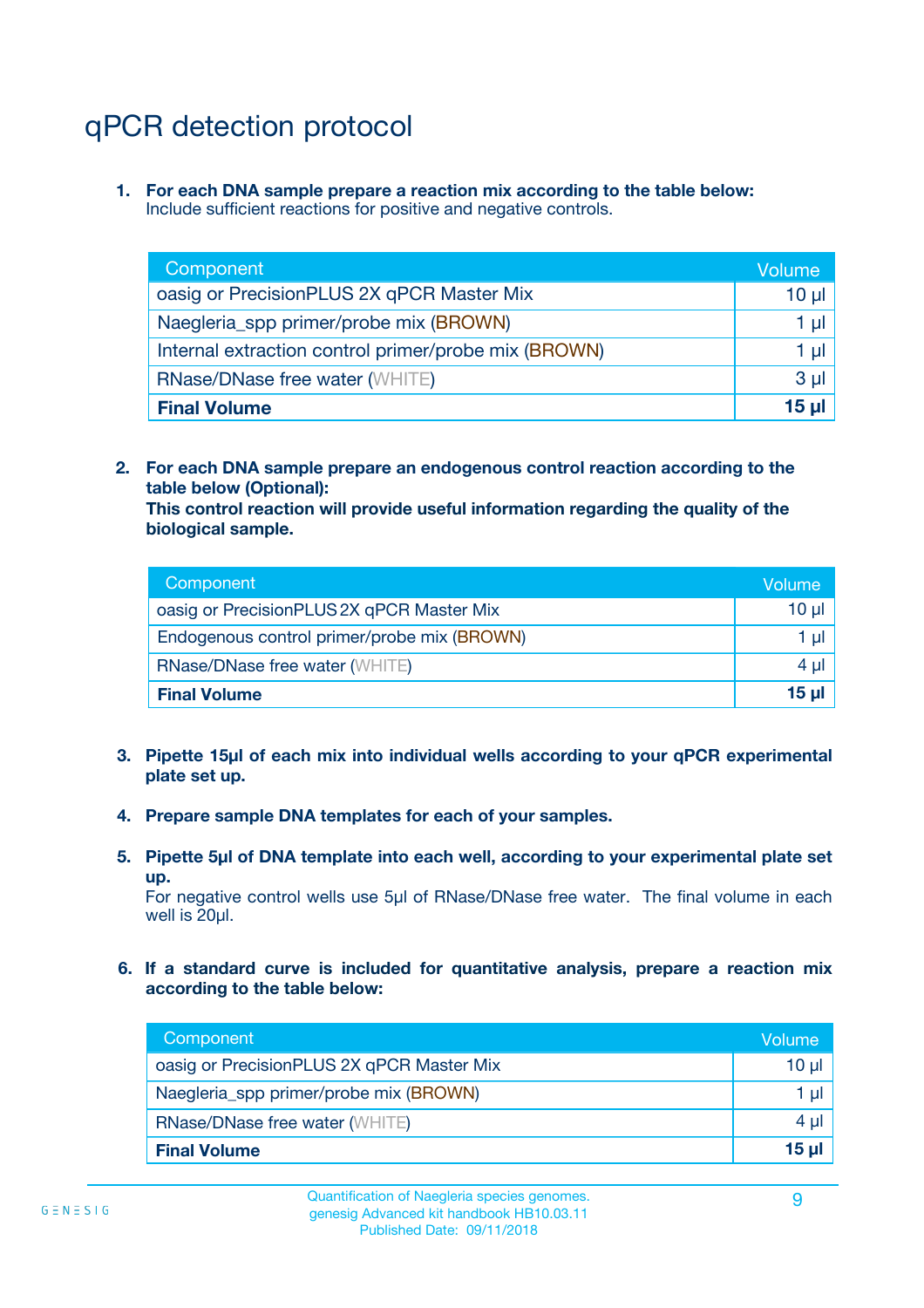#### **7. Preparation of standard curve dilution series.**

- 1) Pipette 90µl of template preparation buffer into 5 tubes and label 2-6
- 2) Pipette 10µl of Positive Control Template (RED) into tube 2
- 3) Vortex thoroughly
- 4) Change pipette tip and pipette 10µl from tube 2 into tube 3
- 5) Vortex thoroughly

Repeat steps 4 and 5 to complete the dilution series

| <b>Standard Curve</b>         | <b>Copy Number</b>     |
|-------------------------------|------------------------|
| Tube 1 Positive control (RED) | $2 \times 10^5$ per µl |
| Tube 2                        | $2 \times 10^4$ per µl |
| Tube 3                        | $2 \times 10^3$ per µl |
| Tube 4                        | $2 \times 10^2$ per µl |
| Tube 5                        | 20 per µl              |
| Tube 6                        | 2 per µl               |

**8. Pipette 5µl of standard template into each well for the standard curve according to your experimental plate set up.**

#### The final volume in each well is 20µl.

## qPCR amplification protocol

Amplification conditions using oasig or PrecisionPLUS 2X qPCR Master Mix.

|             | <b>Step</b>       | <b>Time</b>     | Temp    |
|-------------|-------------------|-----------------|---------|
|             | Enzyme activation | 2 min           | 95 °C   |
| Cycling x50 | Denaturation      | 10 <sub>s</sub> | 95 $°C$ |
|             | DATA COLLECTION * | 60 s            | 60 °C   |

\* Fluorogenic data should be collected during this step through the FAM and VIC channels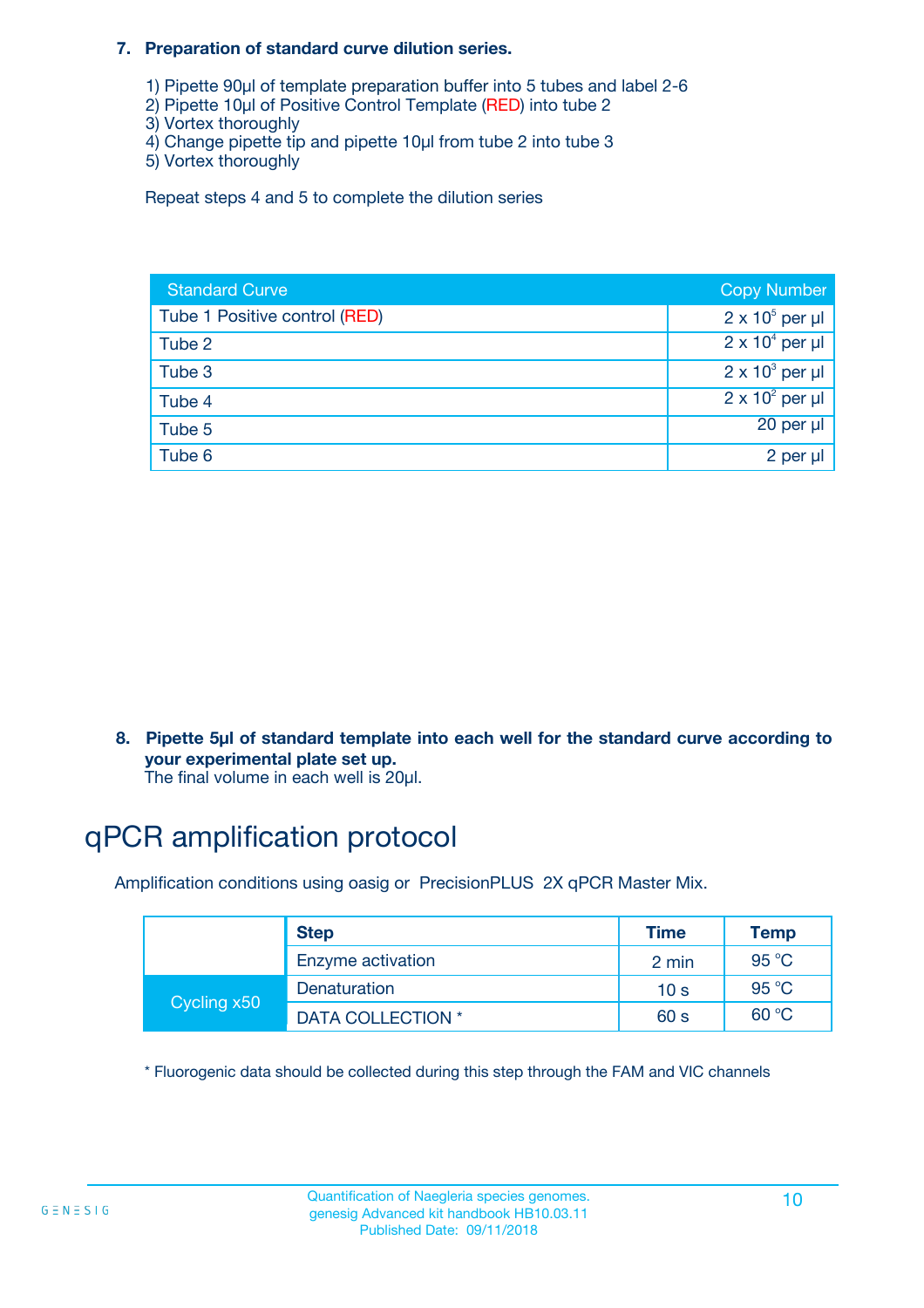## Interpretation of results

| <b>Target</b><br>(FAM) | <b>Internal</b><br>control<br>(NIC) | <b>Positive</b><br>control | <b>Negative</b><br>control | Interpretation                                                                                                  |
|------------------------|-------------------------------------|----------------------------|----------------------------|-----------------------------------------------------------------------------------------------------------------|
| $\leq 30$              | $+ 1 -$                             | ÷                          |                            | <b>POSITIVE QUANTITATIVE RESULT</b><br>calculate copy number                                                    |
| > 30                   | ٠                                   | ÷                          |                            | <b>POSITIVE QUANTITATIVE RESULT</b><br>calculate copy number                                                    |
| > 30                   |                                     | ÷                          |                            | <b>POSITIVE QUALITATIVE RESULT</b><br>do not report copy number as this<br>may be due to poor sample extraction |
|                        | ÷                                   | ÷                          |                            | <b>NEGATIVE RESULT</b>                                                                                          |
| $+ 1 -$                | $+ 1 -$                             | ÷                          | $\leq$ 35                  | <b>EXPERIMENT FAILED</b><br>due to test contamination                                                           |
| $+$ / -                | $+ 1 -$                             | ÷                          | > 35                       | $\star$                                                                                                         |
|                        |                                     | ÷                          |                            | <b>SAMPLE PREPARATION FAILED</b>                                                                                |
|                        |                                     |                            | $+$ /                      | <b>EXPERIMENT FAILED</b>                                                                                        |

Positive control template (**RED**) is expected to amplify between Cq 16 and 23. Failure to satisfy this quality control criterion is a strong indication that the experiment has been compromised.

\*Where the test sample is positive and the negative control is positive with a  $Ca > 35$ , the sample must be reinterpreted based on the relative signal strength of the two results:



If the sample amplifies  $> 5$  Cq earlier than the negative control then the sample should be reinterpreted (via the table above) with the negative control verified as negative.



If the sample amplifies  $< 5$  Cq earlier than the negative control then the positive sample result is invalidated and<br>the result should be determined  $the$  result should be inconclusive due to test contamination. The test for this sample should be repeated.